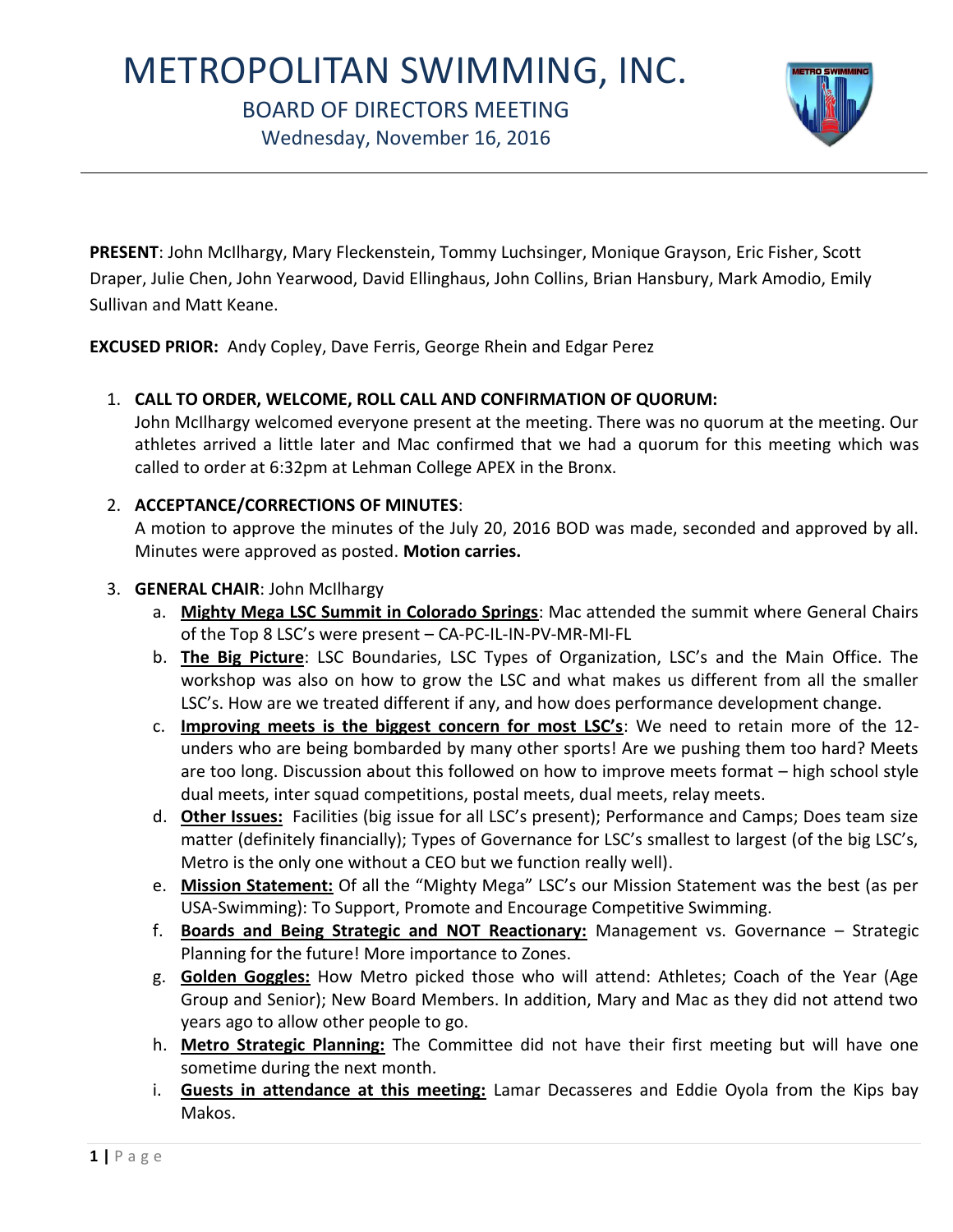#### 4. **OFFICERS REPORTS:**

#### a. **Safe Sport - Brian Hansbury:**

Brian wants to promote Safe Sport on a new level in Metro with Safe Sport displays and fliers at our JO's, ZQ and Sr. Mets meets.

In all programs and heat sheets Brian wants to use the Hy-tek options of having the Safe Sport, US swimming and Metro logos on the bottom of each page.

He recently did this at the Badger's first meet and had some parents inquire what safe sport was.... feeler grabbed some attention and educated some parents.

Obviously the meet program are up to the host of the meet, in the case of the JO meet can Metro take a full page out regarding safe sport ? Brian is also looking to purchase a safe sport banner for all our championship meets.

Little issues that pop up are usually resolved pretty quickly; Big Issues are sent directly to USA-Swimming.

## b. **Technical Planning – David Ellinghaus**:

Nothing really new. New York Sharks is asking to add a meet to our schedule: at the end of January at West Point. There are 4 other meets in Metro that weekend: PAC, HAWKS, BAD, WEST. A motion requesting the Board to add the meet was made, seconded and approved by all. **Motion carries**.

#### c. **Administrative Vice Chairs – Scott Draper and Eric Fischer:**

**Scott:** Look at non-profit annuity. Discussion followed. Outside Audits: we should carefully review our procedures for Audits and Investments to make sure we are adhering to USA Swimming recommendations. Long discussion regarding check writing, book keeping, and more. Scholarships and Fund Raising. Scott believes that we should work with our athlete board members to raise money for our scholarships: Swim-a-thons, car washes, raffles are all possibilities.

**Eric:** Meet reports are mostly coming in on time. Forms are online and can be filled right in the forms and then emailed to Eric.

## d. **Athletes – Emily Sullivan – Matt Keane – Tommy Luchsinger:**

Emily and Matt talked about how it is important to have athlete participation in the legislation side of the sport. They talked about developing an athlete committee, where athletes would be appointed to be on. The purpose of this committee would be to have a strong athlete representation on the board. They also discussed how this committee would be set up, and how the athletes would communicate with each other. Tommy also mentioned that he would help set this up because he felt that it was a good idea and it was a great direction for our board.

Congratulations to Emily on her acceptance to Holy Cross!

Tommy is still working on trying to organize Diversity and Inclusion Meets. Bathroom issues and kids being bullied etc.

#### e. **Officials – Mark Amodio:**

There are not enough officials and many are getting ready to retire. Too many teams do not have any officials!! Still problems with paid officials! Mary said that she has been processing many Apprentice Officials this year. Mark is preparing a form for Officials that want to move up rank or be re-certified – they will have to have officiate at a certain number of sessions at our Championship Meets. We are training our officials in a great way. As a reminder, we are a Volunteer Officials association.

#### f. **Diversity – John Yearwood:**

Eastern Zone Diversity Camp is set for June 15-18, 2017 in Buffalo, NY. Four athletes per LSC will be able to attend. Applications will be out by February  $6<sup>th</sup>$  and will close in May.

John would like to run some kind of Diversity Meet in Metro, maybe with other LSC's also.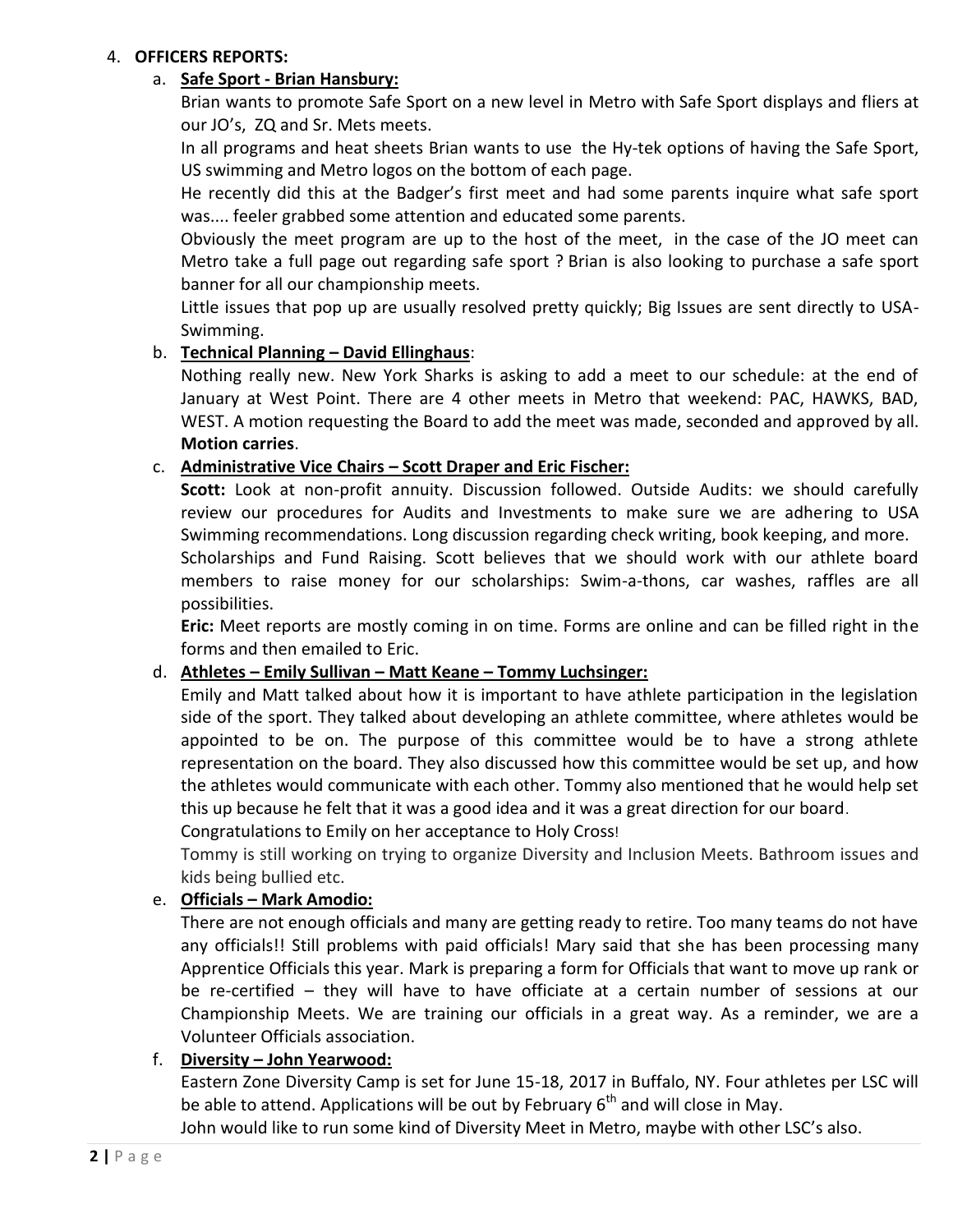## g. **Age Group Chair – Andy Copley:**

Andy was not able to attend the meeting but he sent his report!

- In terms of Age Group swimming, this year's convention in Atlanta really focused around three main talking points. The first and most important being that USA Swimming has seen growth slowing down over the last two quads and has been investigating at which point athletes are dropping out of the sport and why they are leaving. Secondly, the Age Group committee for USA Swimming has developed a set of answers to address these concerns. **And finally, a continued topic from the previous year, placing a ban on tech suits for Age Group swimmers.**
- USA Swimming has found that over the past decade, the number of swimmers leaving the sport has increased sharply in the 12 & under age category. This has been attributed to a number of factors, many of which tie into the other main talking points of this report. It is clear that many coaches and team administrators feel the sport has become too competitive at a young age and that our current system lends itself to swimmers becoming "burnt out" at a younger age. Additionally, the Age Group committee found that most coaches and families surveyed felt that swim meets, in general, are far too long for the amount of time spent competing. More long weekends away from home lead to families and swimmers becoming oversaturated and disenfranchised by the sport earlier on in their career.
- The Age Group Committee did have several fantastic ideas to this point, of which I personally feel we can use in Metro to create a more fun, desirable environment for athletes and families while not stifling the development of our athletes. Alternative styles of competition were the most widely agreed upon development by the committee and those polled swim clubs. High School-style dual meets; Inter squad competitions; Postal Meets; and relay meets, just to name a few. The other solution that seemed to resonate was to slowly start changing the reward system in place for swimmers. Rather than always offering trophies, medals and ribbons, what alternative rewards can we come up with for kids that do not understate their accomplishments but also do not give children a false sense of accomplishment? Many coaches agreed they liked the idea of bringing back patches for swimmer accomplishments as was popular decades ago. Additionally, it was agreed that alternative meet formats would allow for giving out less awards and focusing kids more on the fun of the sport.
- Finally, the discussion over whether Age Group swimmers should be allowed to wear technical suits was touched upon again, although no decision was made. Most coaches felt strongly that they should not be wearing technical suits in age group swimming, but agreed that it was not up to USA Swimming to mandate this, but instead to individual LSC's or host teams for meets.
- ACTIONABLE ITEM: As the Age Group Chair, I would like to hold an Age Group Swimming think tank in early January to discuss the issues above and come up with several ideas to talk about at the Spring HOD meeting.

## h. **Finance – Julie Chen:**

Julie went over many topics:

 Open action item from the last board meeting – still awaiting to meet with the treasurer regarding budget model: possibility to retrieve items from the web site past meets; receive past 5 year registration data from Mary, and need further assistance from the treasurer to complete the budget model.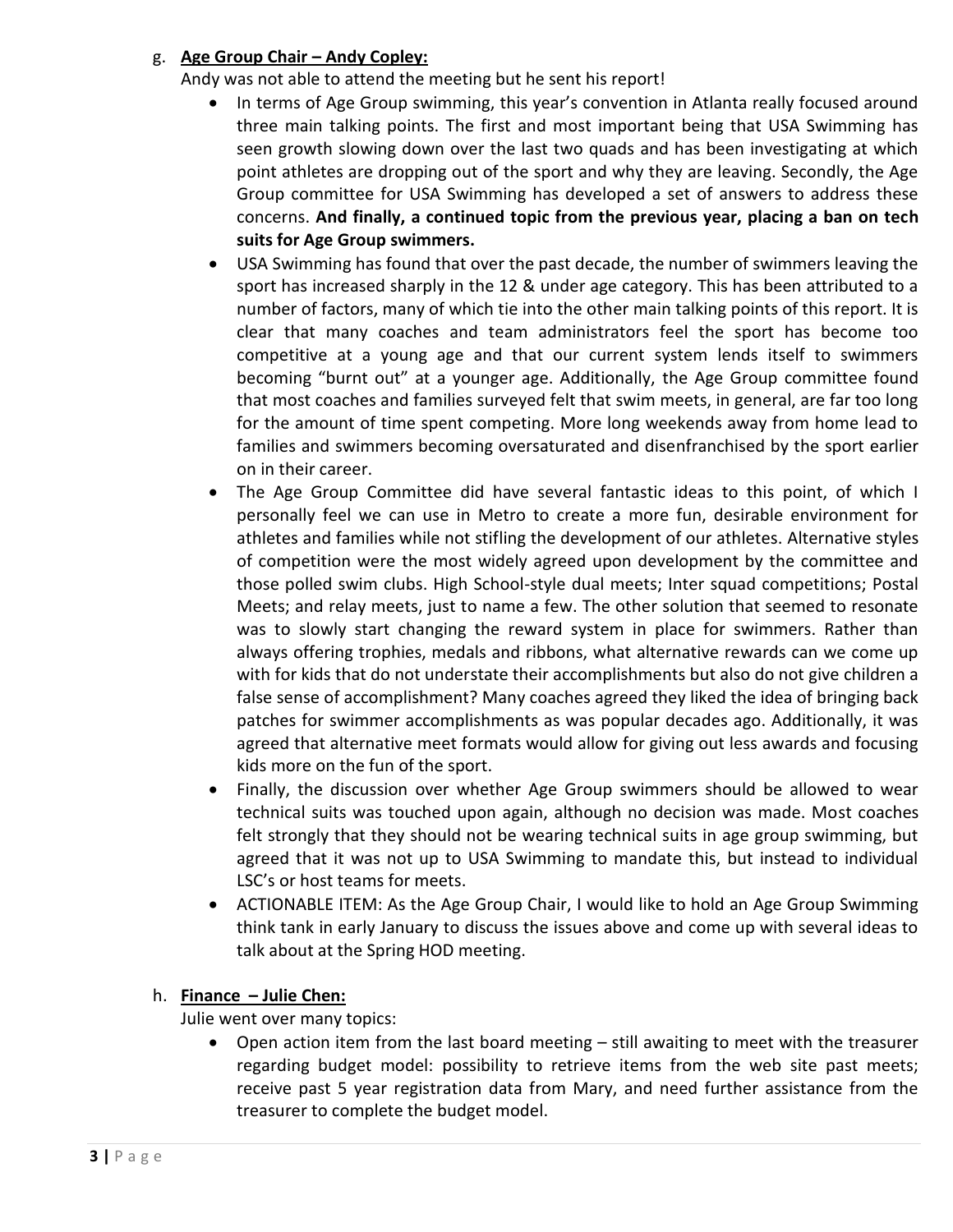- The goal of the budget model is to automate the budgeting process, including sensitivity analysis.
- Long talk about official's background check and reimbursement.

# i. **Senior Chairs – John Collins and Dave Ferris:**

*USA Swimming Championships dates, locations*

2016 AT&T Winter Nationals, 11/30-12/3 Atlanta, GA

2016 Winter Speedo Juniors, 12/7-10, West: College Station, TX East: Columbus, OH

2017 Phillips 66 National Championships, 6/27-7/1, Indianapolis, IN

# **2017 US Open, 8/2-6, East Meadow, NY**

2017 Futures, 8/3-6, Nashville TN, Spire Institute (OH), TBD, TBD

# **2017 Speedo Junior Nationals, 8/8-12, East Meadow, NY**

2017 Winter Nationals, 11/29-12/2, The Ohio State University, Columbus OH

2017 Winter Speedo Juniors, 12/6-9, University of Iowa & University of Tennessee

2018 Speedo Junior National Championships, 7/31-8/4, Irvine, CA

2018 Futures, 8/1-4

2018 Phillips 66 National Championships, 8/7-11, Irvine, CA

# *Club Excellence Changes (Information item)*

Report presented to convention body on changes already accepted by committee to the Club Excellence program whereby a Gold Medal time will have points multiplied by 2 and a Silver medal time will have points multiplied by 1.5.

A question was asked about 19-Under participation if the athlete has not yet started college. Pat Hogan clarified that it is handled on a case by case basis.

## *Time Standards*

2017 US Open, 2017 Phillips 66 Summer Nationals and 2017 Junior Nationals time standards

2017 Phillips 66 Summer Nationals are equal to 2016 US Open standards

2017 US Open are slightly slower than 2016 US Open standards

2017 Junior Nationals are the same as the 2016 Junior National standards

Futures & Sectional time standards as presented. They stayed the same as 2016

# *National Junior Team & World Top 100 (Information item)*

 Mitch Dalton presented to the convention audience the rationale behind the change in the National Junior Team program and the creation of the World Top 100 listing.

# j. **National Times verification/Top 16 – Monique Grayson:**

In addition to the EZ meetings, Monique attended all SWIMS Times workshops and Times Recognition Committee meetings – as well as many of the Registration Workshops.

As it has been for so many years, the Times pages on the USA-S Web Site are the most visited by all! Most visitors to the Web Site are either looking to join or looking for times!!! 90% - this shows how important the NTV job is to upload meets into the SWIMS database. One topic that was reviewed often was about is the new USA-S Website - it will be more mobile friendly and will be able to be personalized. Deck Pass will change as well.

There will be a workshop for Times, Registration, General Chair and Safe Sports in April or May 2017.

# k. **Office Manager – Mary Fleckenstein:**

*Registrations* are coming in bits and pieces – day by day! We have about 70+ Clubs and about 7,800 athletes already registered for 2017 as of November 15, 2016.